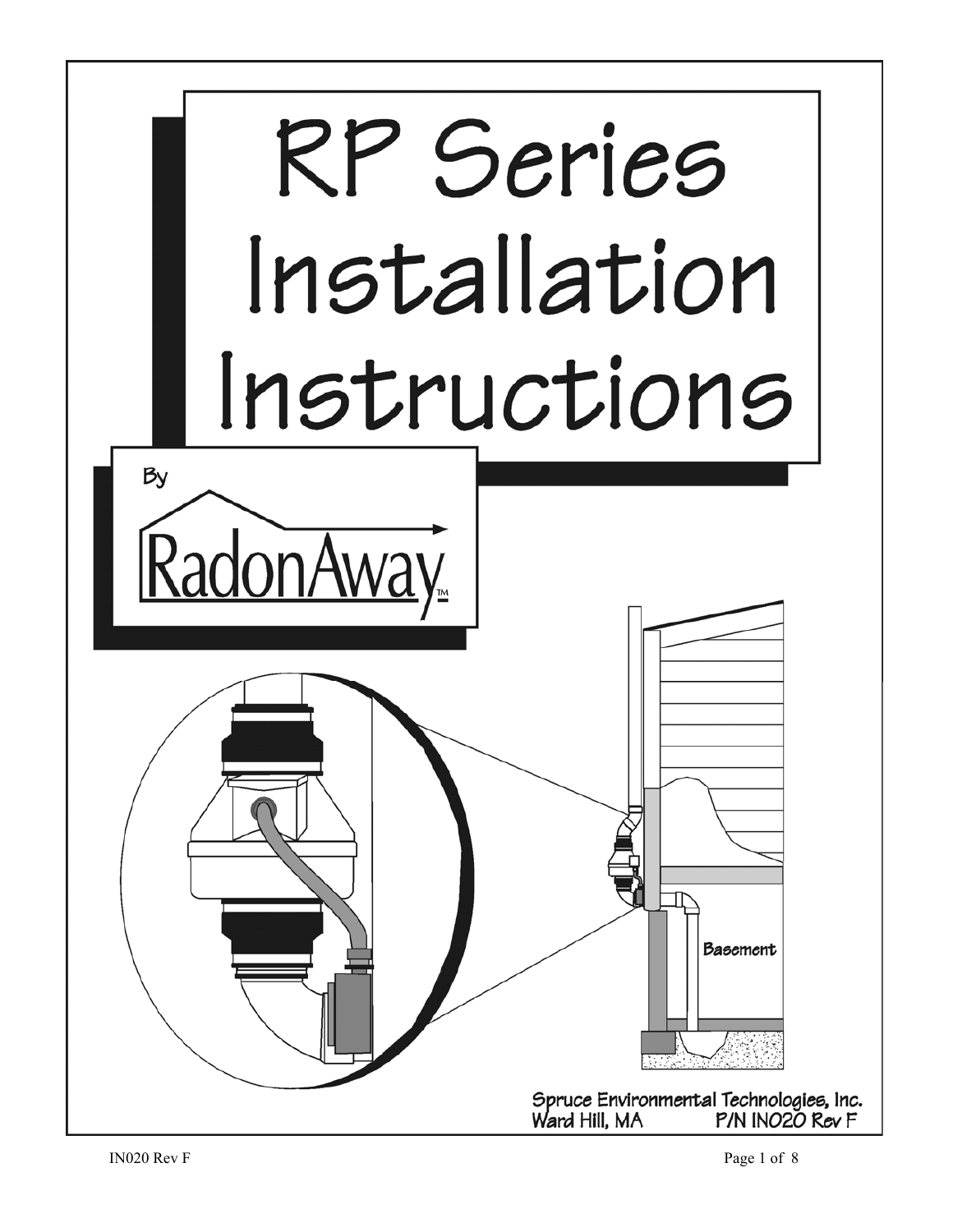

# **Series Fan Installation Instructions** *Please Read and Save These Instructions.*

# **DO NOT CONNECT POWER SUPPLY UNTIL FAN IS COMPLETELY INSTALLED. MAKE SURE ELECTRICAL SERVICE TO FAN IS LOCKED IN "OFF" POSITION. DISCONNECT POWER BEFORE SERVICING FAN.**

- **1. WARNING!** Do not use fan in hazardous environments where fan electrical system could provide ignition to combustible or flammable materials.
- **2. WARNING!** Do not use fan to pump explosive or corrosive gases.
- **3. WARNING!** Check voltage at the fan to insure it corresponds with nameplate.
- **4. WARNING!** Normal operation of this device may affect the combustion airflow needed for safe operation of fuel burning equipment. Check for possible backdraft conditions on all combustion devices after installation.
- **5**. **NOTICE!** There are no user serviceable parts located inside the fan unit. **Do NOT attempt to open.** Return unit to the factory for service.
- **6.** All wiring must be in accordance with local and national electrical codes.

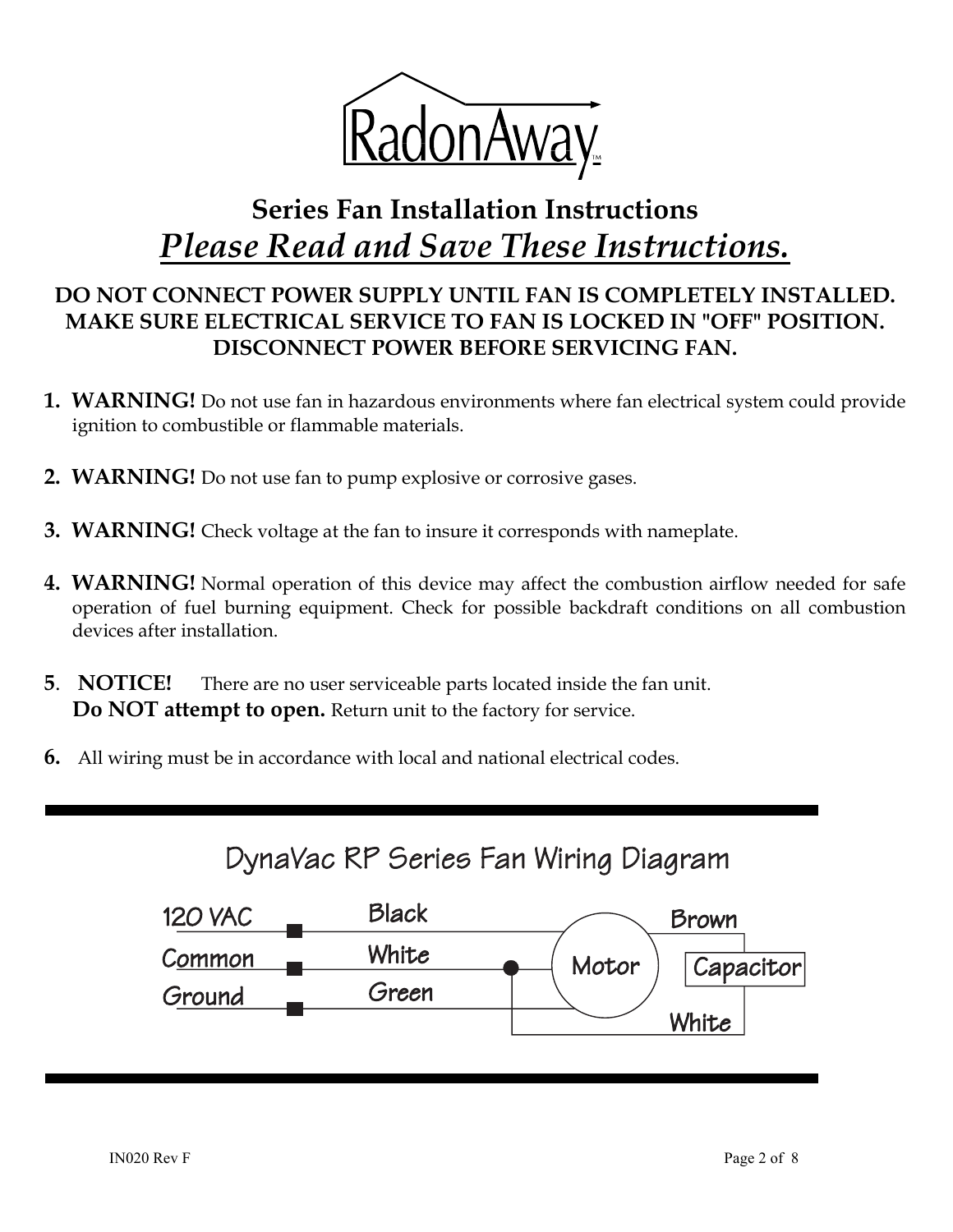

**INSTALLATION INSTRUCTIONS IN020 Rev F**

**DynaVac - RP Series RP140 p/n 23029-1 RP145 p/n 23030-1 RP155 p/n 23031-1 RP260 p/n 23032-1 RP265 p/n 23033-1 RP380 p/n 28208**

# **1.0 SYSTEM DESIGN CONSIDERATIONS**

### 1.1 INTRODUCTION

The DynaVac RP Series Radon Fans are intended for use by trained, professional Radon mitigators. The purpose of this instruction is to provide additional guidance for the most effective use of a DynaVac Fan. This instruction should be considered as a supplement to EPA standard practices, state and local building codes and state regulations. In the event of a conflict, those codes, practices and regulations take precedence over this instruction.

#### 1.2 ENVIRONMENTALS

The RP Series Fans are designed to perform year-round in all but the harshest climates without additional concern for temperature or weather. For installations in an area of severe cold weather, please contact RadonAway for assistance. When not in operation, the fan should be stored in an area where the temperature is never less than 32 degrees F, or more than 100 degrees F.

#### 1.3 ACOUSTICS

The RP Series Fan, when installed properly, operates with little or no noticeable noise to the building occupants. The velocity of the outgoing air should be considered in the overall system design. In some cases the "rushing" sound of the outlet air may be disturbing. In these instances, the use of a RadonAway Exhaust Muffler is recommended.

#### 1.4 GROUND WATER

In the event that a temporary high water table results in water at or above slab level, water may be drawn into the riser pipes thus blocking air flow to the RP Series Fan. The lack of cooling air may result in the fan cyc shutoff. Should this condition arise, it is recommended that the fan be turned off until the water recedes allowing for return to normal operation.

#### 1.5 SLAB COVERAGE

The RP Series Fan can provide coverage up to 2000+ sq. ft. per slab penetration. This will primarily depend on the sub-slab material in any particular installation. In general, the tighter the material, the smaller the are purpose use. The RP260 can be used where additional airflow is required and the RP265/380 is best suited for large slab, high airflow applications. Additional suction points can be added as required. It is recommended that a small pit (5 to 10 gallons in size) be created below the slab at each suction hole.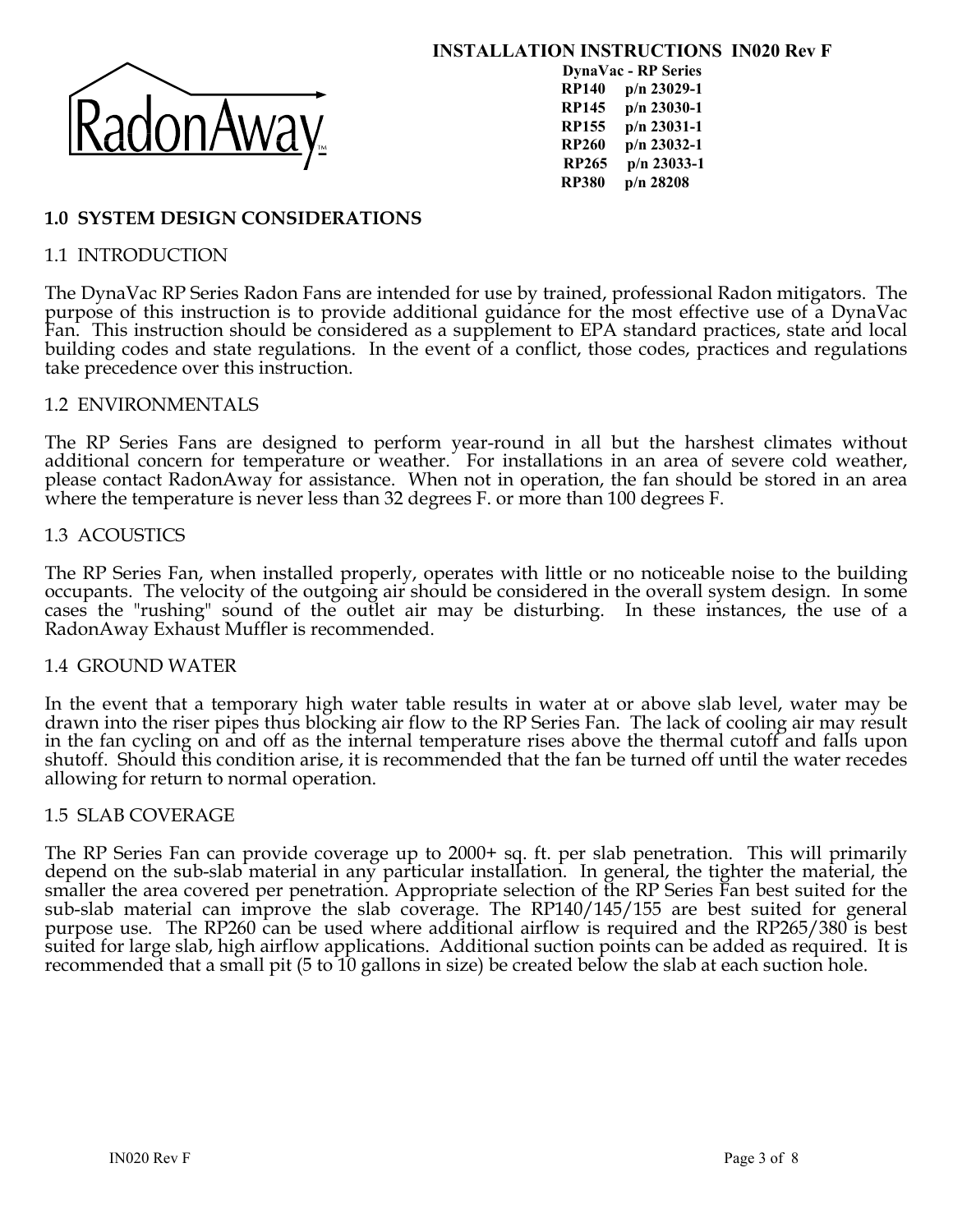# 1.6 CONDENSATION & DRAINAGE

Condensation is formed in the piping of a mitigation system when the air in the piping is chilled below its dew point. This can occur at points where the system piping goes through unheated space such as an attic, garage or outside. The system design must provide a means for water to drain back to a slab hole to remove the condensation. The RP Series Fan **MUST** be mounted vertically plumb and level, with the outlet pointing up for proper drainage through the fan. Avoid mounting the fan in any orientation that will allow water to accumulate inside the fan housing. The RP Series Fans are **NOT** suitable for underground burial.

For RP Series Fan piping, the following table provides the minimum recommended pipe diameter and pitch under several system conditions.

| Pipe<br>Dia. | Minimum Rise per Ft of Run* |         |          |          |          |  |  |  |
|--------------|-----------------------------|---------|----------|----------|----------|--|--|--|
|              | @25 CFM                     | @50 CFM | @100 CFM | @200 CFM | @300 CFM |  |  |  |
| 6"           |                             | 3/16    | 1/4      | 3/8      | 3/4      |  |  |  |
| 1"           | 1/8                         | 1/4     | 3/8      | 23/8     |          |  |  |  |
| 3"           | 1/4                         | 3/8     | 11/2     |          |          |  |  |  |



\*Typical RP1xx/2xx Series Fan operational flow rate is 25 - 90 CFM 0n 3" and 4" pipe. (For more precision, determine flow rate by measuring Static Pressure, in WC, and correlate pressure to flow in the performance chart in the addendum.)

Under some circumstances in an outdoor installation a condensate bypass should be installed in the outlet ducting as shown. This may be particularly true in cold climate installations which require long lengths of outlet ducting or where the outlet ducting is likely to produce large amounts of condensation because of high soil moisture or outlet duct material. Schedule 20 piping and other thin-walled plastic ducting and Aluminum downspout will normally produce much more condensation than Schedule 40 piping.

The bypass is constructed with a 45 degree Wye fitting at the bottom of the outlet stack. The bottom of the Wye is capped and fitted with a tube that connects to the inlet piping or other drain. The condensation produced in the outlet stack is collected in the Wye fitting and drained through the bypass tube. The bypass tubing may be insulated to prevent freezing.

#### 1.7 "SYSTEM ON" INDICATOR

A properly designed system should incorporate a "System On" Indicator for affirmation of system operation. A manometer, such as a U-Tube, or a vacuum alarm is recommended for this purpose.

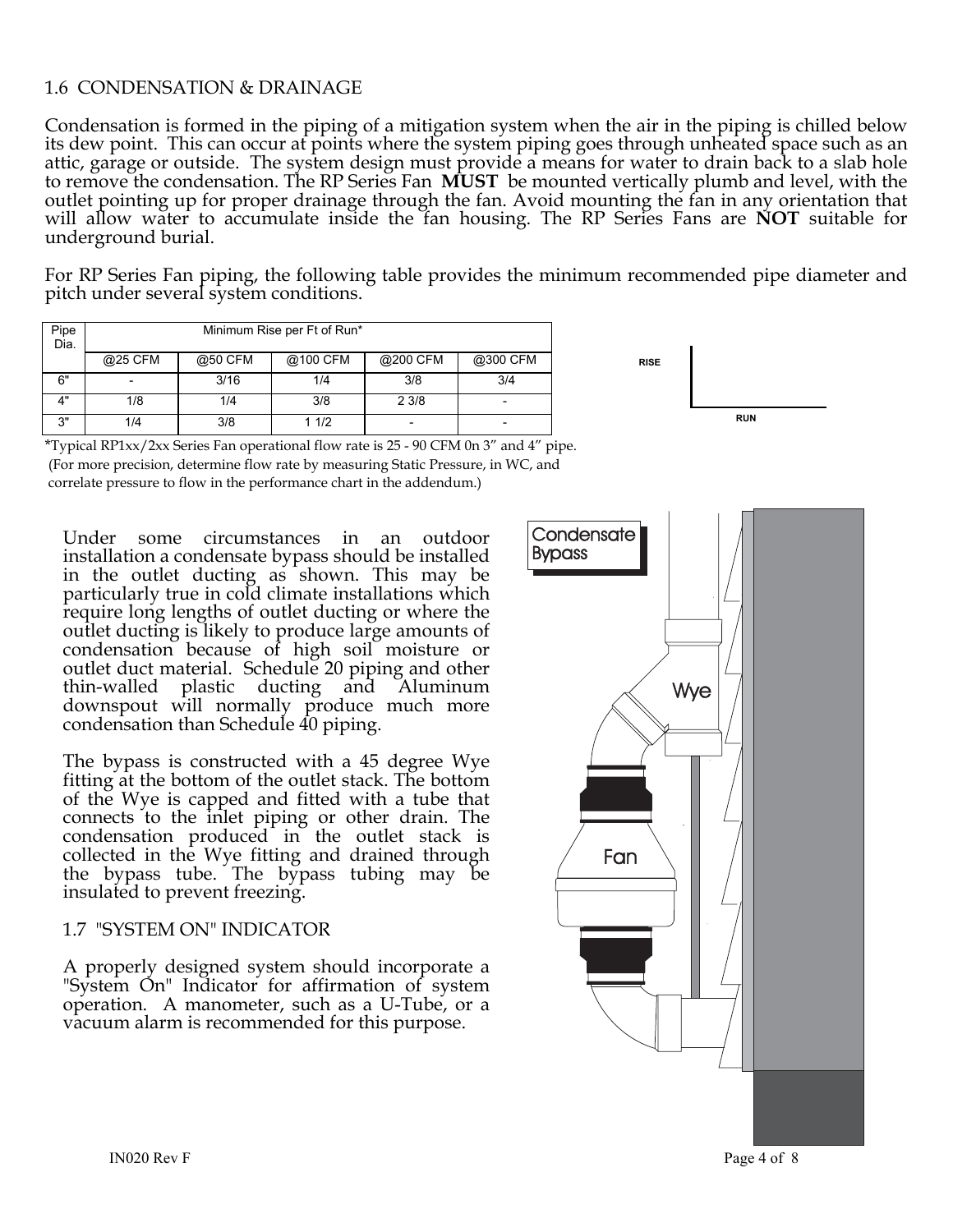# 1.8 ELECTRICAL WIRING

The RP Series Fans operate on standard 120V 60 Hz. AC. All wiring must be performed in accordance with the National Electrical Code and state and local building codes. All electrical work should be performed by a qualified electrician. Outdoor installations require the use of a U.L. listed watertight conduit.

#### 1.9 SPEED CONTROLS

The RP Series Fans are rated for use with electronic speed controls ,however , they are generally not recommended.

#### 2.0 INSTALLATION

The RP Series Fan can be mounted indoors or outdoors. (It is suggested that EPA recommendations be followed in choosing the fan location.) The RP Series Fan may be mounted directly on the system piping or fastened to a sup

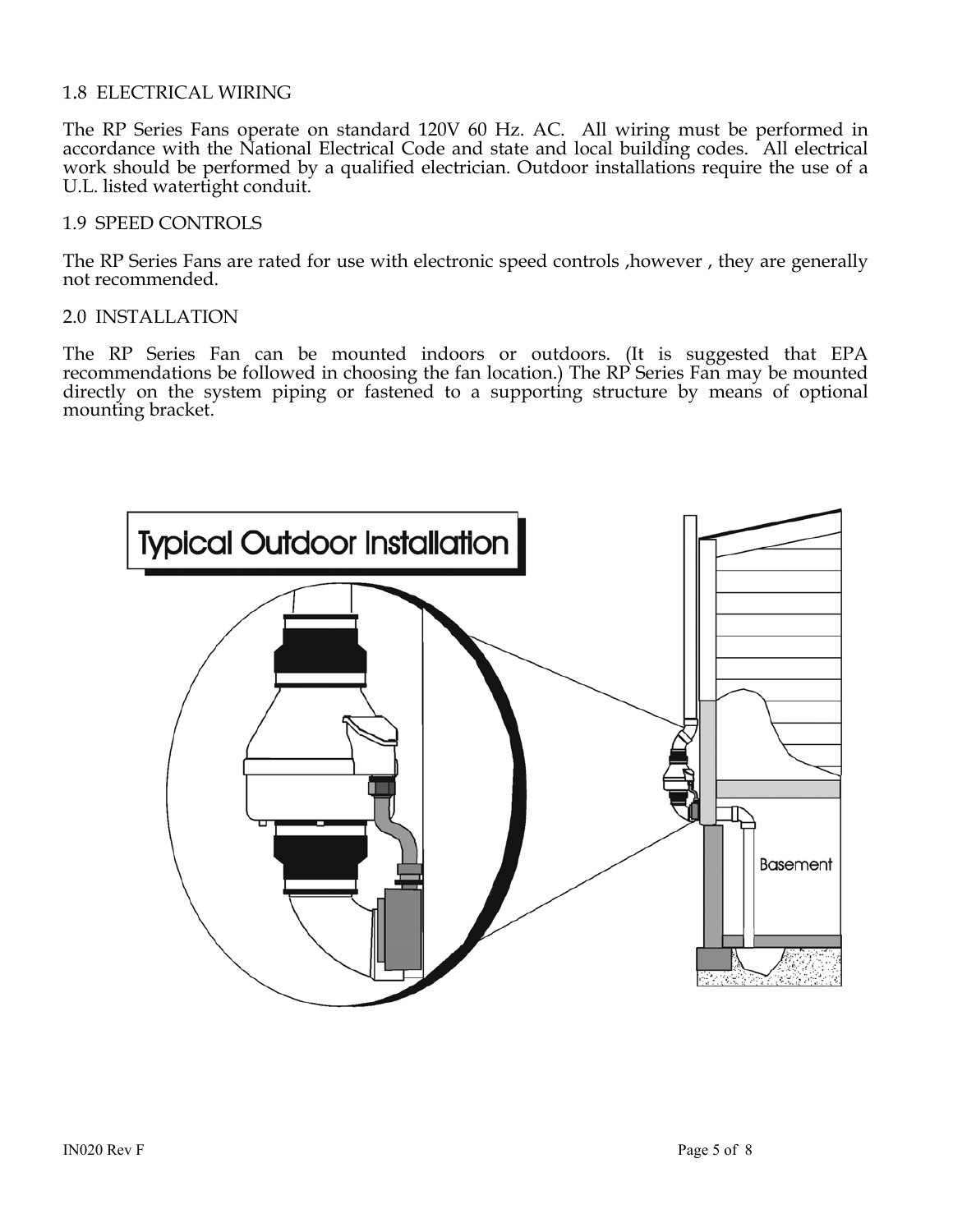# 2.1 MOUNTING

Mount the RP Series Fan vertically with outlet up. Insure the unit is plumb and level. When mounting directly on the system piping assure that the fan does not contact any building surface to avoid vibration noise.

# 2.2 MOUNTING BRACKET (optional)

The RP Series fan may be optionally secured with the RadonAway  $P/N$  25007-2 (25033 for RP385) mounting bracket. Foam or rubber grommets may also be used between the bracket and mounting surface for vibration isolation.

# 2.3 SYSTEM PIPING

Complete piping run, using flexible couplings as means of disconnect for servicing the unit and vibration isolation.

# 2.4 ELECTRICAL CONNECTION

Connect wiring with wire nuts provided, observing proper connections:

| Fan Wire | Connection |
|----------|------------|
| Green    | Ground     |
| Black    | AC Hot     |
| Nhite    | AC Common  |

#### 2.5 VENT MUFFLER (optional)

Install the muffler assembly in the selected location in the outlet ducting. Solvent weld all connections. The muffler is normally installed at the end of the vent pipe.

# 2.6 OPERATION CHECKS

\_\_\_\_\_ **Verify** all connections are tight and **leak-free**.

\_\_\_\_\_ **Insure** the RP Series Fan and all ducting is secure and vibration-free.

\_\_\_\_\_ **Verify** system vacuum pressure with manometer. **Insure** vacuum pressure is **less than** maximum recommended operating pressure

 *(Based on sea-level operation, at higher altitudes reduce by about 4% per 1000 Feet.) (Further reduce Maximum Operating Pressure by 10% for High Temperature environments) See Product Specifications. If this is exceeded, increase the number of suction points.*

\_\_\_\_\_ **Verify Radon levels by testing to EPA protocol.**

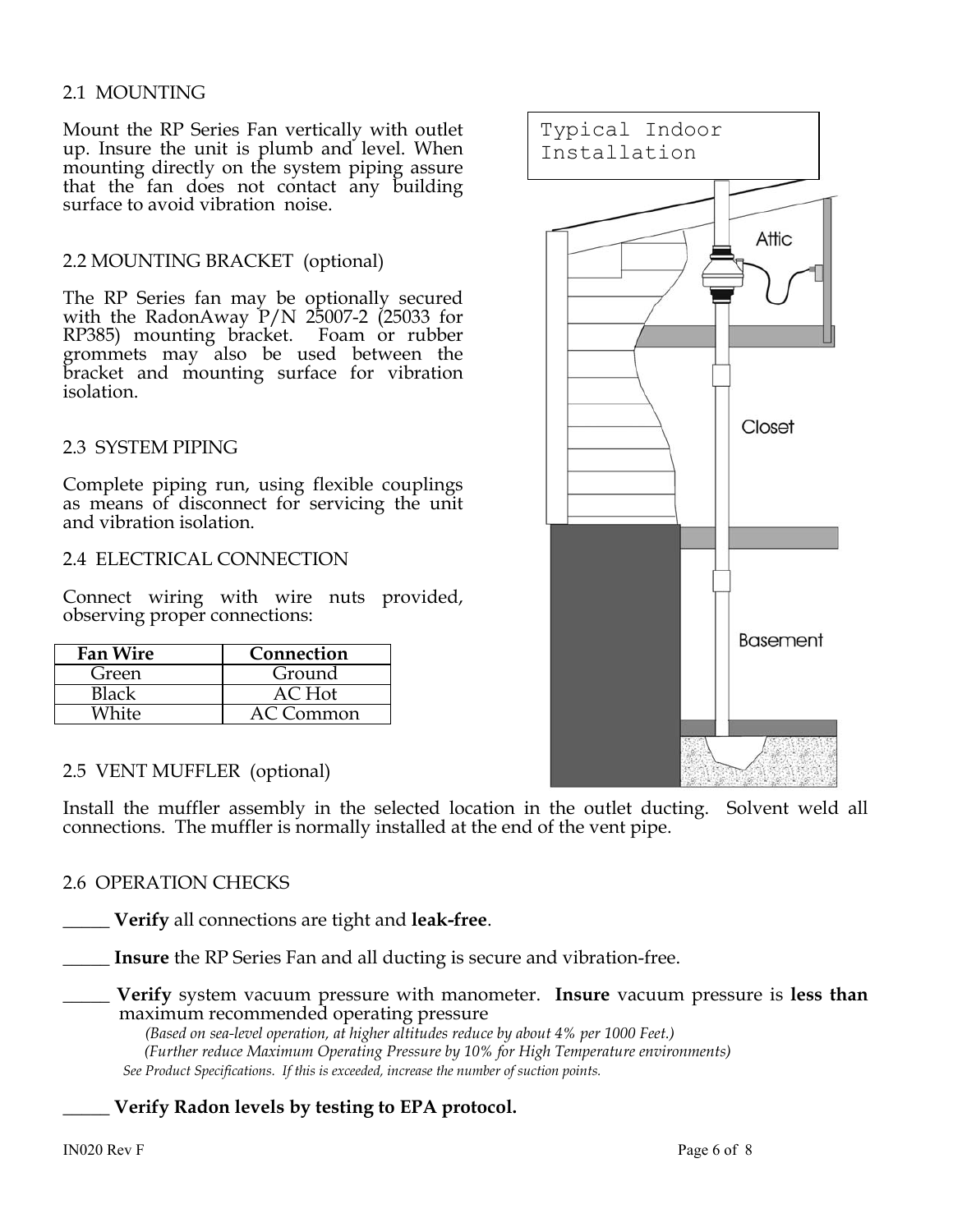# **RP SERIES PRODUCT SPECIFICATIONS**

| <b>Typical CFM Vs Static Pressure "WC</b> |        |      |     |      |      |                          |      |       |      |
|-------------------------------------------|--------|------|-----|------|------|--------------------------|------|-------|------|
|                                           | $\cap$ | .25" | .5" | .75" | 1.0" | 1.25"                    | 1.5" | 1.75" | 2.0" |
| RP140                                     | 134    | 101  | 68  | 10   |      | $\overline{\phantom{a}}$ |      |       |      |
| RP145                                     | 173    | 152  | 132 | 115  | 94   | 73                       | 55   | 37    |      |
| RP155                                     | 185    | 161  | 137 | 115  | 94   | 73                       | 55   | 37    |      |
| RP <sub>260</sub>                         | 275    | 225  | 180 | 140  | 105  | 70                       | 20   |       |      |
| RP <sub>265</sub>                         | 327    | 302  | 260 | 230  | 207  | 176                      | 139  | 101   | 57   |
| RP380*                                    | 420    | 375  | 330 | 260  | 220  | 170                      | 130  | 70    | 30   |

The following chart shows fan performance for the RP Series Fan:

\* Tested with 6" inlet and discharge pipe.

|              | <b>Power Consumption</b>      | <b>Maximum Recommended</b> |                                             |  |
|--------------|-------------------------------|----------------------------|---------------------------------------------|--|
|              | 120 VAC, 60Hz 1.5 Amp Maximum |                            | Operating Pressure* (Sea Level Operation)** |  |
| RP140        | $14 - 20$<br>watts            | RP140                      | $0.8"$ W.C.                                 |  |
| RP145        | $37 - 71$<br>watts            | RP145                      | 1.7" W.C.                                   |  |
| RP155        | 37 - 75<br>watts              | RP155                      | 1.7" W.C.                                   |  |
| <b>RP260</b> | $52 - 72$<br>watts            | RP260                      | $1.5"$ W.C.                                 |  |
| RP265        | $86 - 140$<br>watts           | RP265                      | $2.2"$ W.C.                                 |  |
| <b>RP380</b> | $95 - 152$<br>watts           | <b>RP380</b>               | $2.2"$ W.C.                                 |  |

*\*Reduce by 10% for High Temperature Operation \*\*Reduce by 4% per 1000 feet of altitude*

|              | <b>Size</b>                 | Weight      | Inlet/Outlet                                |
|--------------|-----------------------------|-------------|---------------------------------------------|
| RP140        | $8.5H'' \times 9.7''$ Dia.  | $5.5$ lbs.  | 4.5" OD (4.0" PVC Sched 40 size compatible) |
| RP145        | $8.5H'' \times 9.7''$ Dia.  | $5.5$ lbs.  | 4.5" OD (4.0" PVC Sched 40 size compatible) |
| <b>RP155</b> | $8.5H'' \times 9.7''$ Dia.  | $5.5$ lbs.  | $5.0"$ OD                                   |
| <b>RP260</b> | $8.6H''$ x 11.75" Dia.      | $5.5$ lbs.  | $6.0''$ OD                                  |
| RP265        | 8.6H" x 11.75" Dia.         | $6.5$ lbs.  | $6.0''$ OD                                  |
| <b>RP380</b> | $10.53H''$ x $13.41''$ Dia. | $11.5$ lbs. | $8.0''$ OD                                  |

**Recommended ducting**: 3" or 4" RP1xx/2xx, 6" RP380, Schedule 20/40 PVC Pipe

**Mounting**: Mount on the duct pipe or with optional mounting bracket.

**Storage temperature range**: 32 - 100 degrees F.

**Normal operating temperature range:** -20 - 120 degrees F.

**Maximum inlet air temperature:** 80 degrees F.

**Continuous Duty** 

**Class B Insulation**

**Thermally protected**

**3000 RPM**

**Rated for Indoor or Outdoor Use**